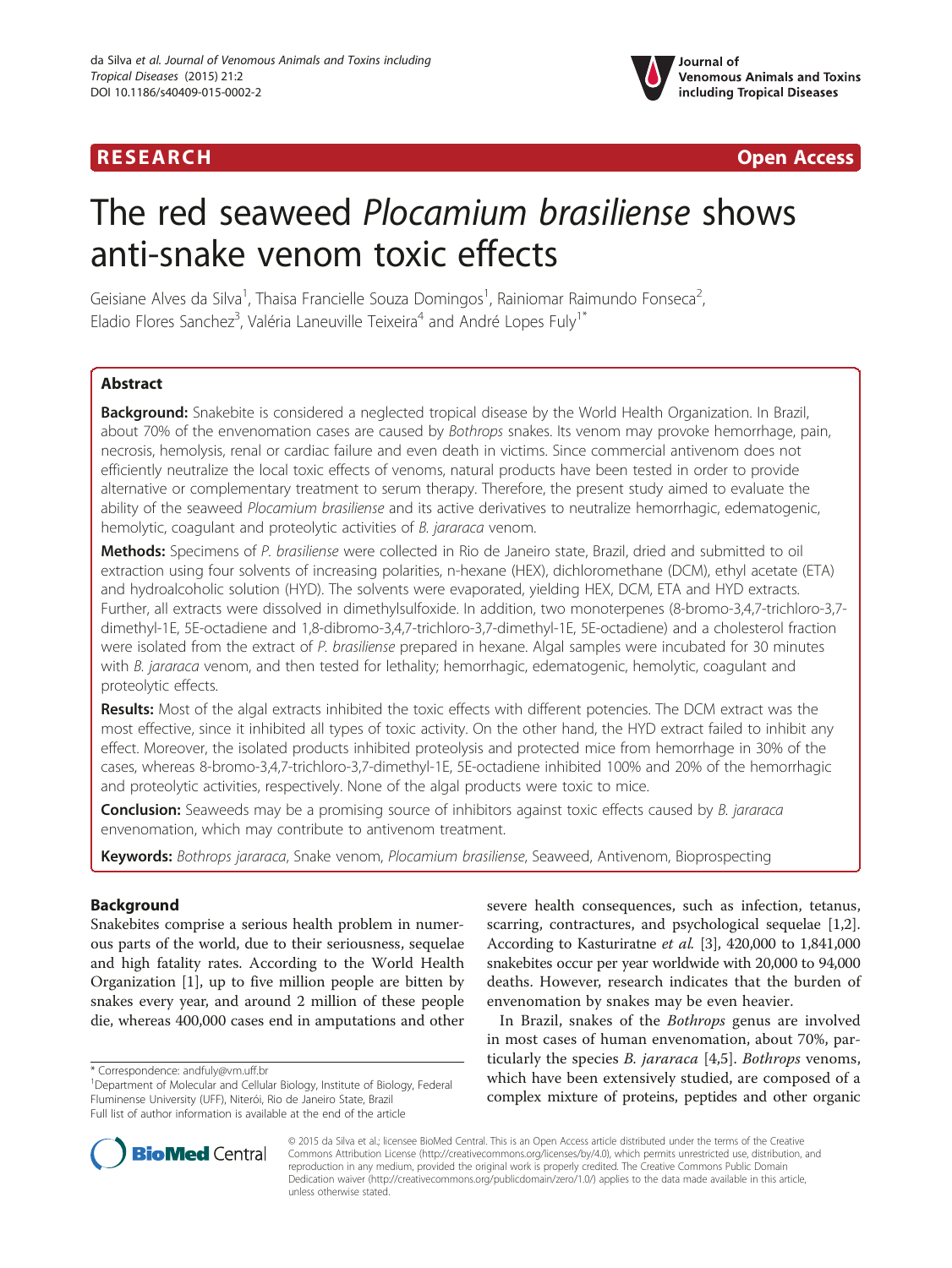and inorganic molecules that induce local (pain, edema, necrosis, inflammation, hemorrhage) and systemic (coagulation disturbances, renal and cardiac failure) effects in victims [\[6](#page-7-0)-[13](#page-7-0)]. B. jararaca is found in southern Brazil, Paraguay, and northern Argentina. Envenomation by this species has a similar profile to that observed in other Bothrops species including shock, tissue necrosis, intravascular coagulation, local and systemic hemorrhage and edema.

The recommended treatment for envenomation by this species is polyvalent Bothrops antivenom, which is produced by horse hyperimmunization [\[14](#page-7-0)-[16\]](#page-7-0). In spite of inhibiting systemic toxic effects, antivenom has a few disadvantages including ineffectiveness against local effects and side effects [\[17](#page-7-0)-[19](#page-7-0)]. In addition, the variability in venom composition of different Bothrops species may affect the antivenom efficacy. Therefore, alternative strategies and treatments have been extensively investigated [\[20,21](#page-7-0)]. In most developing countries, about 80% of snakebite victims seek help first from traditional practitioners that use plant extracts. Appropriate medical care with antivenom therapy is usually their second option [[21\]](#page-7-0). Thus, natural products are good candidates for alternative treatments. The seas provide an amazing source of molecules when compared to the terrestrial environment; however, little is known about their biological or pharmacological functions. Marine organisms produce molecules derived from primary and secondary metabolism with biological and pharmacological effects, such as antiviral, anticancer, anticoagulant and antiplatelet activities [\[22-26](#page-7-0)]. Previously, antivenom activity has been described in marine algae and sponges, which showed that both organisms can inhibit some toxic effects of Lachesis muta and *B. jararaca* venoms [[27](#page-7-0)[,28](#page-8-0)].

In the present study, the red seaweed Plocamium brasiliense (Greville) M. Howe and W.R. Taylor has been investigated. The genus *Plocamium* Lamouroux (Plocamiaceae, Rhodophiceae) contains more than 40 species that are widely distributed over the oceans. P. brasiliense is abundant off the east-southeast coast of Brazil [[29](#page-8-0)]. These marine algae produce acyclic and cyclic halogenated monoterpenes, of which more than 100 molecules have been isolated [\[29,30\]](#page-8-0). Such molecules have shown biological activities including antimicrobial, antifungal, ichthyotoxic, cytotoxic and insecticidal properties as well as antiviral activity against herpes virus [\[31,32](#page-8-0)]. Moreover, P. brasiliense may be used as herbicide or even as food [\[33](#page-8-0)]. It has been shown that three products isolated from P. brasiliense inhibited some toxic in vitro and *in vivo* activities of *B. jararaca* venom: monoterpene 1 (8-bromo-3,4,7-trichloro-3,7-dimethyl-1E, 5E-octadiene), monoterpene 2 (1,8-dibromo-3,4,7-trichloro-3,7-dimethyl-1E, 5E-octadiene) and a cholesterol [\[30](#page-8-0),[32,34\]](#page-8-0). Their chemical structures are shown in Figure [1.](#page-2-0)

The aim of the present study was to evaluate the inhibitory potential of extracts of P. brasiliense and of their isolated products (the two monoterpenes and cholesterol) against some in vitro (proteolysis, coagulation and hemolysis) and *in vivo* (hemorrhage, lethality and edema) toxic effects induced by *B. jararaca* snake venom.

## **Methods**

## Algal material

Specimens of P. brasiliense were collected by snorkeling in October 2010, at Enseada do Forno beach, in the city of Armação de Búzios, located in the north of Rio de Janeiro state, Brazil (22° 45′ S, 41° 52′ W). They were washed with local seawater and separated from sediments, epiphytes and other associated organisms. The algae were dried for twenty days and their extracts were obtained by using appropriate solvent. Voucher specimens were deposited in the Herbarium of the Rio de Janeiro State University (HRJ 10331–32). The Brazilian algal collection license (VLT) number is 10594 (IBAMA/ SISBIO).

#### Preparation of crude extracts and fractions

P. brasiliense was collected and dried at room temperature (average of 28°C). Then, the algal crude extract was ground in an industrial blender and placed into a plastic tray, yielding 5.16 g of powdered algae. P. brasiliense oil extraction was performed using the solvents hexane, dichloromethane, ethyl acetate and ethanol/water. Afterwards, all solvents were evaporated off under reduced pressure, yielding a crude residue. An aliquot of each extract was weighed, aliquoted and frozen at −20°C, and finally, the extracts were dissolved in dimethylsulfoxide (DMSO, 30% v/v) to perform the biological assays.

The extracts were obtained according to Fonseca et al. [[31\]](#page-8-0) and yielded the following values: n-hexane, 500 mg; dichloromethane, 196 mg; ethyl acetate, 42 mg; and ethanol/water, 250 mg. The extract prepared in n-hexane (500 mg) was subjected to silica gel 70–230 mesh column chromatography  $(4 \times 70 \text{ cm})$  eluted with n-hexane,  $CH_2Cl_2$ , EtOAc and MeOH in sequence, resulting in 97 fractions of 10 mL each (F1 to F97) and 55 fractions of 20 mL each (F98 to F153). The fraction F17 (18 mg) eluted with n-hexane/ $CH_2Cl_2$  (9.7:0.3) and the fraction F76 (16 mg) eluted with n-hexane/ $CH_2Cl_2$  (5:5) contained the pure halogenated monoterpenes 1 and 2, respectively. The fractions F112 to F118 eluted with n-hexane/CH2Cl2 (3.5:6.5) and F119-F125 eluted with n-hexane/ $CH_2Cl_2$  (3:7) contained the pure cholesterol (42 mg). These fractions were also obtained according to the method by Fonseca *et al.* [\[31](#page-8-0)], and were analyzed according to Vasconcelos et al. [[30\]](#page-8-0) by HRGC/MS on a HP 5890 series GC system, coupled to a HP 5973 mass selective detector in the EI mode (70 eV) equipped with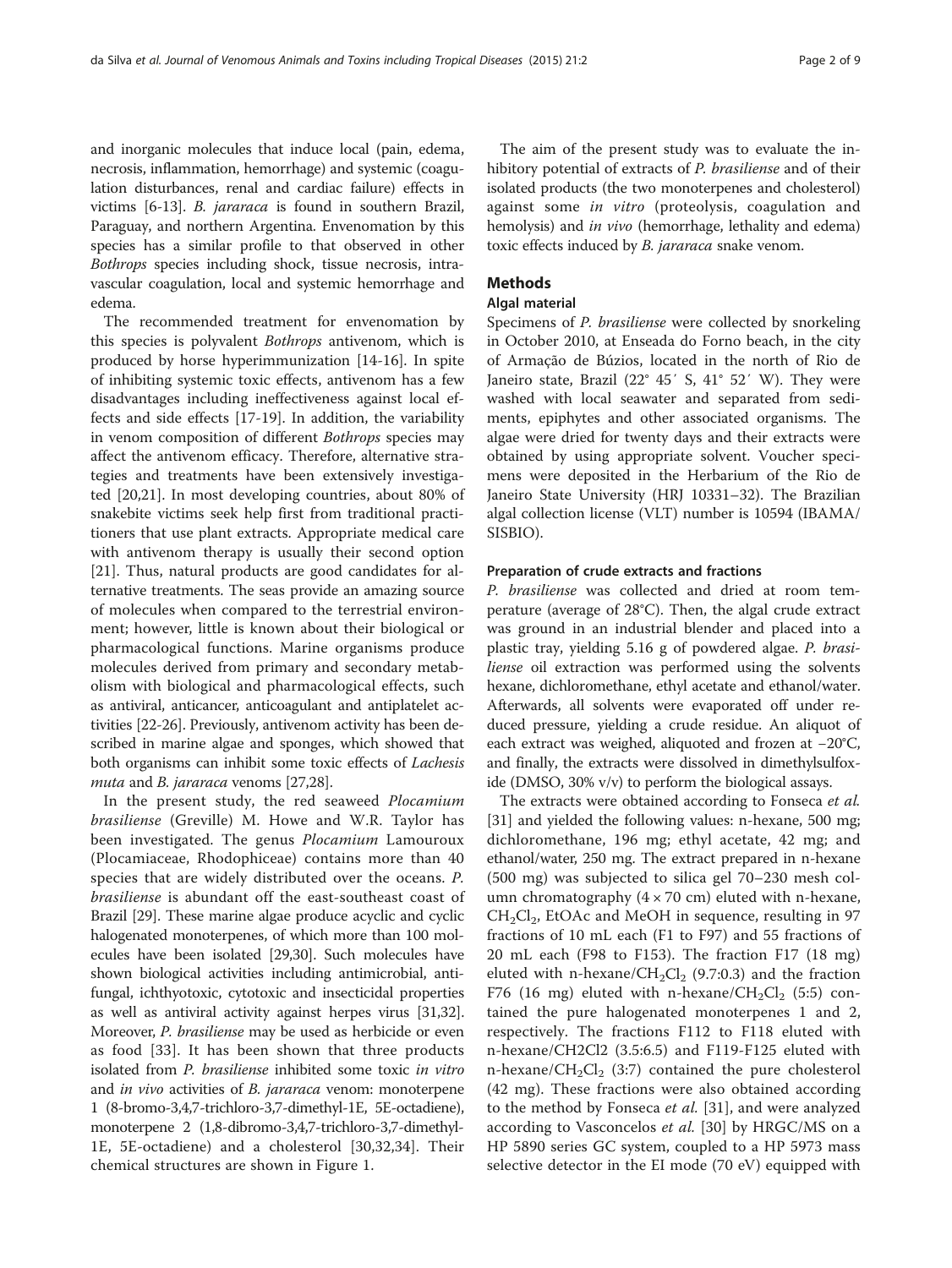<span id="page-2-0"></span>

a HP-1 MS capillary column (30  $m \times 0.25$  mm, film thickness 0.25  $\mu$ m), and dissolved in DMSO (30%, v/v) as well.

#### Venom and animals

B. jararaca venom was kindly supplied by the Ezequiel Dias Foundation (FUNED), Belo Horizonte, Minas Gerais state, Brazil, vacuum dried and stored at −20°C until use. Male Balb/c mice (Mus musculus species) weighting 18–20 g were obtained from the Center of Laboratory Animals (NAL) of the Federal Fluminense University (UFF). They were housed under controlled conditions of temperature  $(24 \pm 1^{\circ}C)$  and light. All the experiments performed were approved by the UFF Institutional Committee for Ethics in Animal Experimentation (CEUA: 200/10) and were in accordance with the guidelines of the Brazilian Committee for Animal Experimentation (COBEA).

## Antihemolytic activity

The degree of hemolysis of *B. jararaca* venom was determined by the indirect hemolytic test using human erythrocytes and hen's egg yolk emulsion as substrates [[35\]](#page-8-0). The lowest amount of *B. jararaca* venom that produced 100% hemolysis was called the minimum indirect hemolytic dose (MIHD). Inhibitory experiments were performed by incubating algal extracts with one MIHD

for 30 minutes at room temperature, and then, hemolytic activity was evaluated. Positive controls were performed by incubating venom with DMSO (5% v/v) or saline solution, instead of extracts. DMSO (5% v/v) or extracts alone were used as negative controls.

#### Anticoagulant activity

The coagulant activity of *B. jararaca* venom was monitored using a digital Amelung coagulometer, model KC4A (Labcon, Germany). Different concentrations of B. jararaca venom were mixed with diluted citrated plasma (1:1 in saline) donated from healthy volunteers collected at a local public blood bank (University Hospital Antônio Pedro of UFF). The amount of venom (μg/mL) that clotted plasma in 60 seconds was called the minimum coagulant dose (MCD). To evaluate the inhibitory effect, algal extracts were incubated for 30 minutes at room temperature with one MCD, and then, the mixture was added to plasma and coagulation time was recorded. Positive controls were performed in parallel by incubating venom with DMSO (1% v/v) or saline solution. DMSO (1% v/v) or extracts alone were used as negative controls.

#### Antiproteolytic activity

Proteolytic activity of *B. jararaca* venom was determined using azocasein as substrate (0.2% w/v, in 20 mM Tris–HCl, 8 mM CaCl<sub>2</sub>, pH 8.8) [\[36\]](#page-8-0) – with minor modifications. An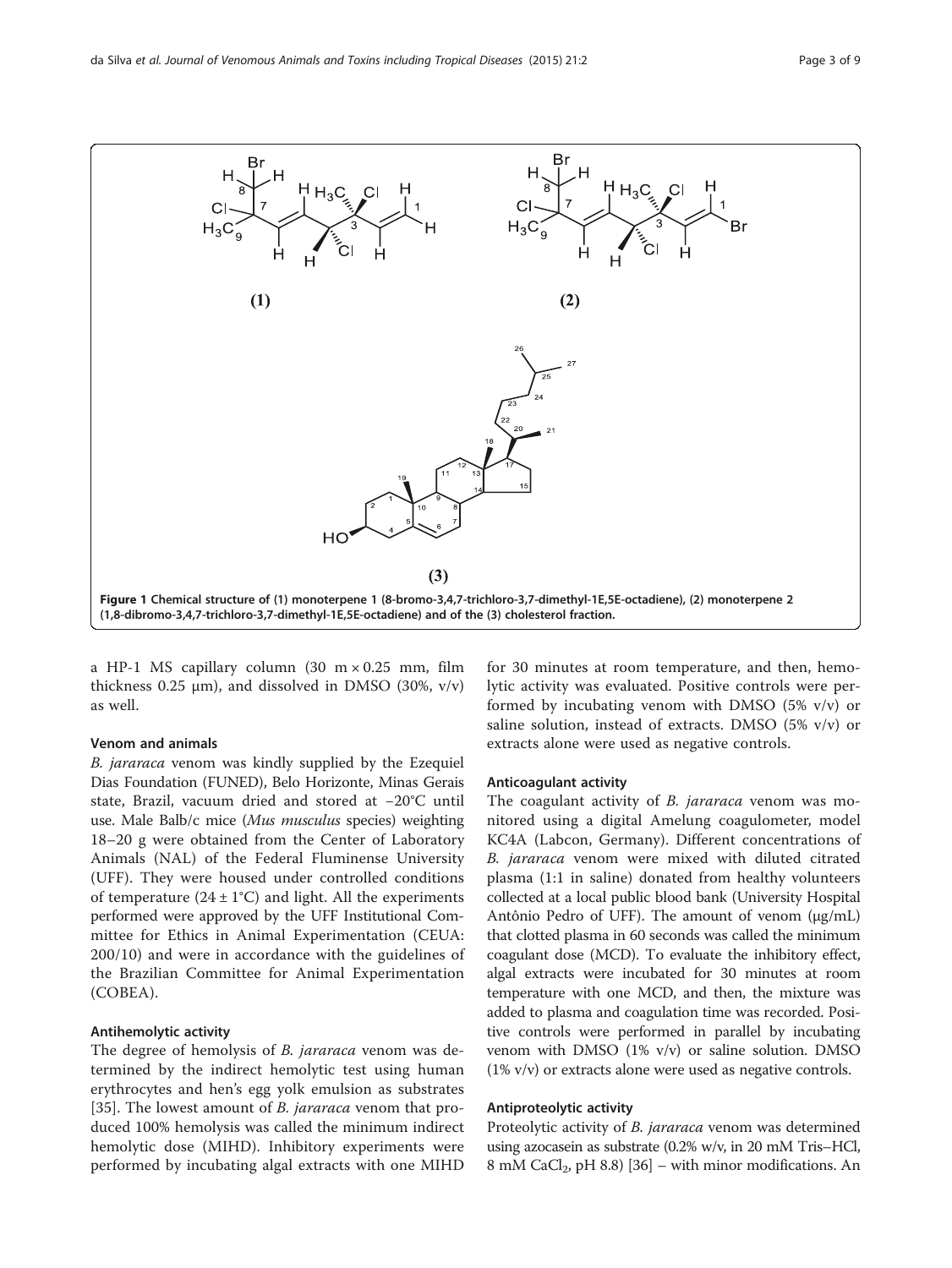<span id="page-3-0"></span>effective concentration (EC) was defined as the amount of B. jararaca venom (μg/mL) able to produce a variation of about 0.2 OD units at A 420 nm (spectrophotometer Hitachi U-5100). The inhibitory effect of algal extracts was performed by incubating them with two EC of B. jararaca venom for 30 minutes at room temperature and then, proteolysis was measured. Similarly, control experiments were conducted by mixing venom with DMSO (5% v/v) or saline solution and, further proteolysis was performed. DMSO (5% v/v) or extracts were used as negative controls.

#### Antihemorrhagic activity

Hemorrhagic lesions produced by *B. jararaca* venom were quantified using a procedure described by Kondo et al. [\[37](#page-8-0)] with modifications. Briefly, samples (100  $\mu$ L) were injected intradermally (i.d.) into abdominal skin of mice. Two hours later, the animals were euthanized, abdominal skin was removed, stretched and inspected for visual changes in the inner surface of subcutaneous layers in order to find hemorrhagic spots. Hemorrhage was classified into minimum hemorrhagic dose (MHD), defined as the amount of *B. jararaca* venom  $(\mu g/g)$  able to produce a hemorrhagic halo of 10 mm [[38\]](#page-8-0). The inhibitory effect of algal extracts was investigated by incubating them with two MHD of B. jararaca venom for 30 minutes at room temperature and then, the mixture (100 μL) was injected i.d. into mice and hemorrhage was observed. Hemorrhagic activity was expressed as the mean diameter (in millimeters) of the hemorrhagic halo induced by *B. jararaca* venom in the absence and presence of algae. Negative controls were performed by injecting only DMSO (5% v/v), extracts or saline solution.

#### Antiedematogenic activity

Edema-inducing activity of B. jararaca venom was determined according to Yamakawa *et al.* [\[39](#page-8-0)]. Groups of five mice received 50 μL of B. jararaca venom subcutaneously (s.c.) in the right paw, while the left paw received 50 μL of saline solution or DMSO. One hour after injection, edema was evaluated as the percentage increase in weight of the right paw compared to the left one. Antiedematogenic activity was performed by incubating algal extracts with *B. jararaca* venom for 30 minutes at room temperature, and then the mixture was injected s.c. into mice. Control experiments were performed by mixing B. jararaca venom with DMSO  $(5\% \text{ v/v})$  or saline solution. For negative controls, DMSO  $(5\% \text{ v/v})$  or extracts were injected.

### Anti-lethal activity

Groups of six mice received (100 μL) intraperitoneally (i.p.) *B. jararaca* venom (20  $\mu$ g/g) and were observed for 48 hours. The anti-lethal assay was performed by incubating B. jararaca  $(20 \mu g/g)$  with algal extracts (80 μg/g) for 30 minutes at room temperature and the mixture was injected i.p. into mice. Positive control groups received B. jararaca mixed with saline solution or DMSO, and negative controls received algal extracts instead of venom.

#### Statistical analysis

Results are presented as means ± S.E.M. The statistical significance of differences between tests was evaluated by Student's unpaired  $t$ -test. p values of < 0.05 were considered statistically significant.

## Results

## Effect of P. brasiliense extracts on B. jararaca venom-induced coagulation

B. jararaca venom (20 μg/mL) clots plasma usually in 70 seconds. Therefore, this venom concentration was mixed with P. brasiliense extracts (100 μg/mL) in order to evaluate the effects on coagulation (Figure 2). As shown in Figure 2, the algal extracts inhibited the coagulant activity of *B. jararaca* venom in different degrees. The extracts prepared in dichloromethane (Figure 2, group II)

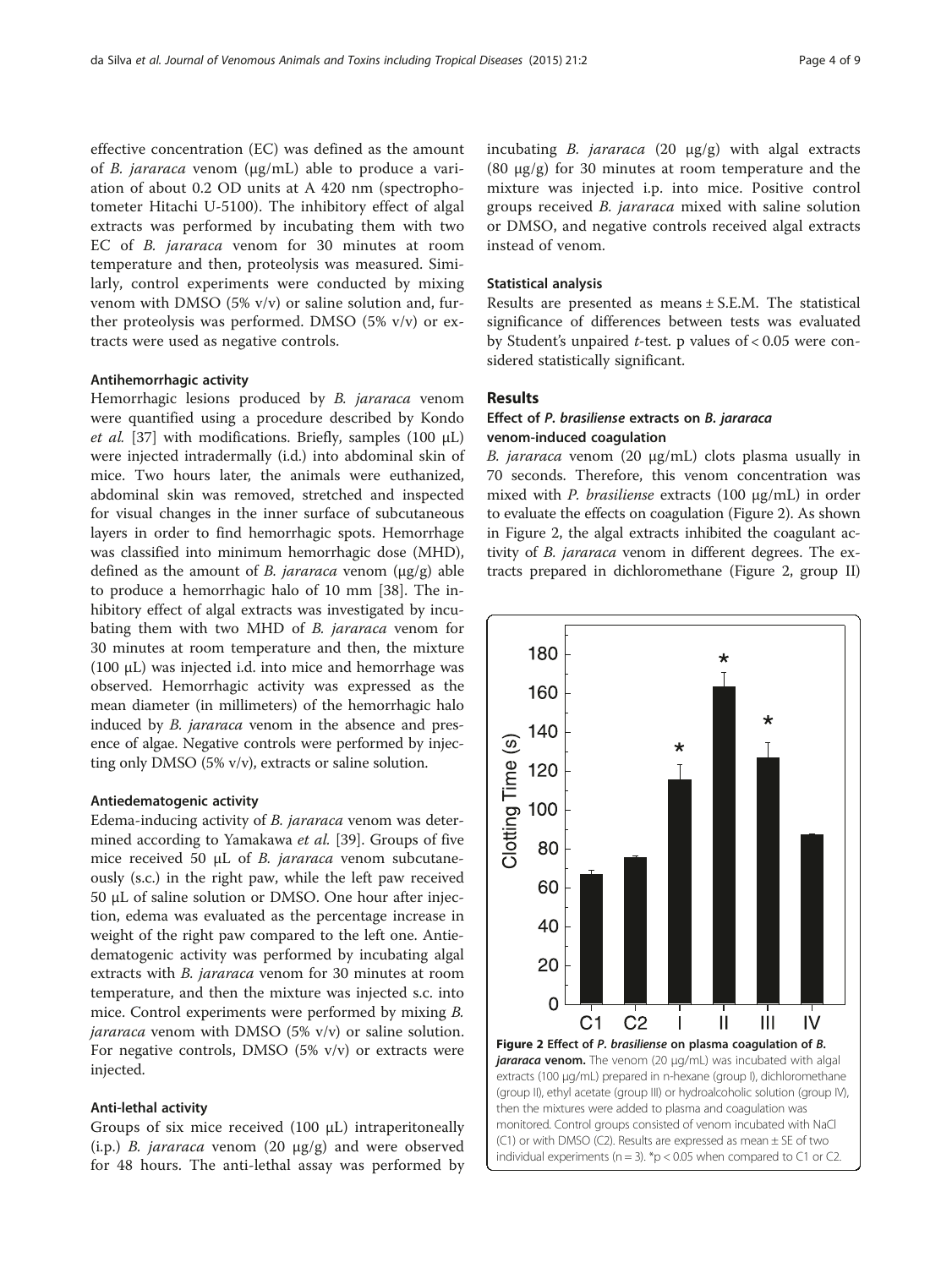<span id="page-4-0"></span>and hydroalcoholic solution (Figure [2](#page-3-0), group IV) inhibited more and less efficiently, respectively. When tested alone, the extracts did not induce coagulation.

## Effect of P. brasiliense extracts on B. jararaca venom-induced proteolysis

P. brasiliense extracts (10 and 100 μg/mL) inhibited the proteolytic activity of 10 μg/mL of B. jararaca venom (Figure 3). Regardless of the concentration, the dichloromethane extract had the highest inhibitory activity (Figure 3, group II), while the hydroalcoholic solution did not inhibit at all (Figure 3, group IV). The other two extracts (n-hexane, group I, and ethyl acetate, group III, at 100 μg/mL) inhibited proteolysis by 57% and 84%, respectively. In addition, the monoterpenes 1 and 2 inhibited by 20% and 38%, respectively, while the cholesterol inhibited proteolysis induced by B. jararaca venom by 32% (Table 1). The extracts alone were not able to hydrolyze azocasein.

## Effect of P. brasiliense extracts on B. jararaca venom-induced hemolysis

The extracts were not able to lyse erythrocytes. However, the hemolysis caused by *B. jararaca* venom  $(30 \mu g/mL)$ 



## Table 1 Antiproteolytic and antihemorrhagic effects of P. brasiliense products

| Sample                      | Inhibition (%) |            |
|-----------------------------|----------------|------------|
|                             | Proteolysis    | Hemorrhage |
| B. jararaca + monoterpene 1 | $20 + 4.5$     | 100        |
| B. jararaca + monoterpene 2 | $37 + 2.1$     | $32 + 11$  |
| B. jararaca + cholesterol   | $33 + 25$      | $78 + 6$   |
|                             |                |            |

Monoterpene 1: 8-bromo-3,4,7-trichloro-3,7-dimethyl-1E,5E-octadiene; monoterpene 2: 1,8-dibromo-3,4,7-trichloro-3,7-dimethyl-1E,5E-octadiene.

was inhibited significantly by all P. brasiliense extracts (90 and 180 μg/mL), except for the hydroalcoholic solution (Figure 4). The extract prepared in dichloromethane inhibited hemolysis by 88% and 98%, at 1:3 and 1:6 venom:algae ratios (w/w), respectively (Figure 4, group II). At both venom:algae ratios, the ethyl acetate extract inhibited proteolysis by 25% (Figure 4, group III).

## Effect of P. brasiliense extracts on B. jararaca venom-induced hemorrhage, edema and lethality

P. brasiliense extracts prepared in different solvents and their isolated products inhibited hemorrhage and edematogenic

![](_page_4_Figure_14.jpeg)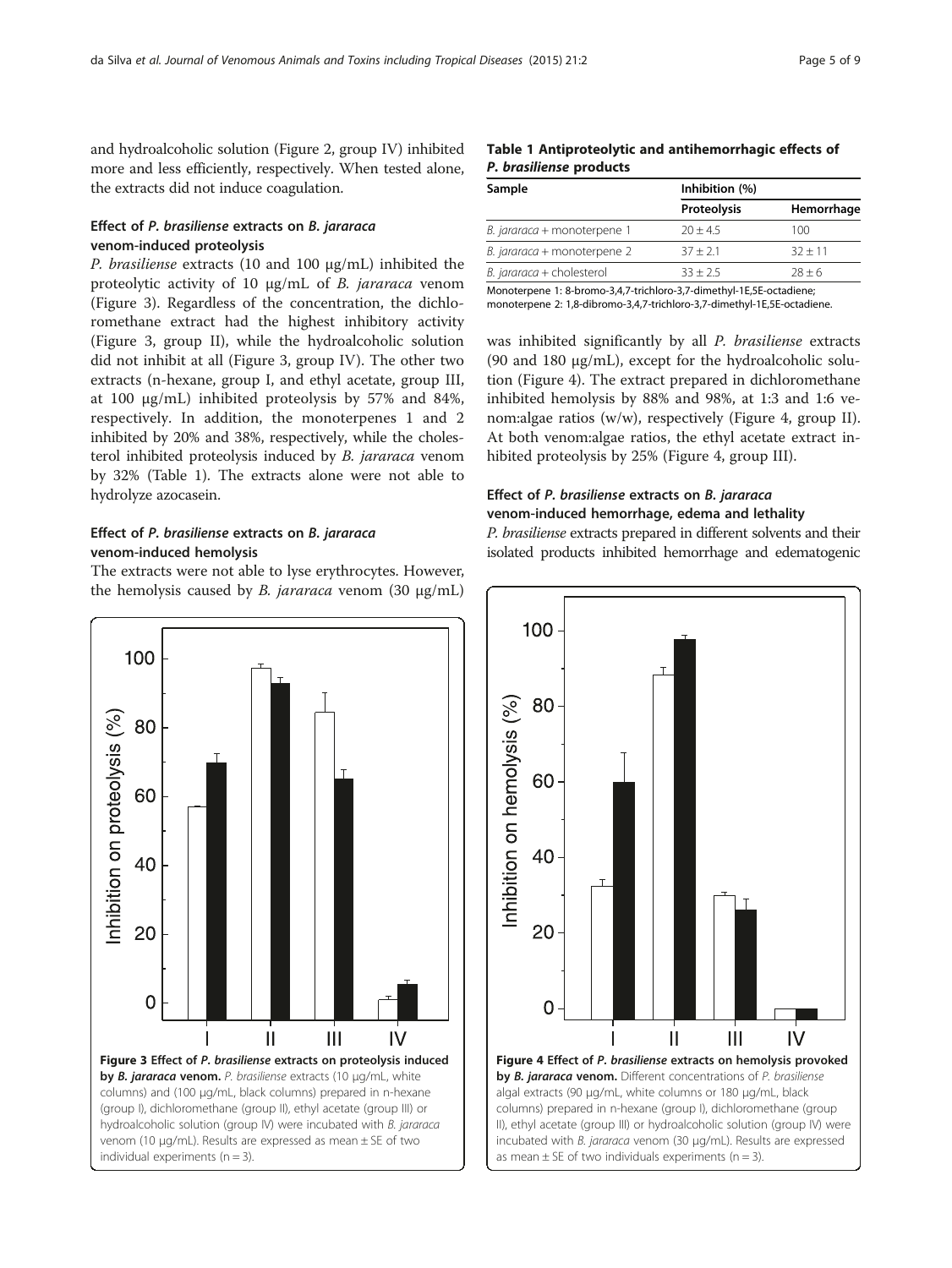activities in vivo of B. jararaca venom (Figure 5). The extracts (15 μg/mL) prepared in n-hexane (group I), dichloromethane (group II) and ethyl acetate (group III) fully inhibited B. jararaca venom-induced hemorrhage, except for the one prepared in hydroalcoholic solution (group IV) (Figure 5A). The isolated products from P. brasiliense (15 μg/mL) monoterpene 2 and cholesterol inhibited hemorrhagic activity of *B. jararaca* venom by 30%, while the monoterpene 1 inhibited 100% hemorrhage (Table [1](#page-4-0)).

Edema provoked by B. jararaca venom was also inhibited by the extracts of P. brasiliense (Figure 5B). Those prepared in dichloromethane (Figure 5B, group II) and ethyl acetate (Figure 5B, group III) inhibited edema by 22%, while extracts in hexane and hydroalcoholic solution inhibited by 15% and 2%, respectively (Figure 5B).

Mice injected with B. jararaca venom (20 μg/g) died in about 10 hours. Incubation of venom with derived products  $(80 \text{ µg/g})$  did not protect the animals against the lethal effects of B. jararaca venom (data not shown). When algal extracts alone, products or vehicle (DMSO or saline) were injected into animals, no hemorrhage, edema or death was seen. Therefore, extracts and derived products were not toxic to mice.

## **Discussion**

Envenomation resulting from snakebites is a particularly important public health problem in rural areas of tropical and subtropical countries [[1](#page-7-0),[2\]](#page-7-0). In Brazil, according to the registers of the Brazilian Ministry of Health, about 30,000 victims are envenomated per year with hundreds of deaths [[1,4,](#page-7-0)[40,41\]](#page-8-0). However, these numbers are not accurate since snakebites often occur in areas where there is

no health unit or hospital to record the case. Snakebite is a neglected tropical disease; hence, little attention has been given by the pharmaceutical industry, governments and academia to improve antivenom therapy.

In Brazil, antivenom is the only treatment available against snakebites, but it has some limitations and disadvantages. Therefore, alternative treatments, including natural products, have been investigated to complement or to replace antivenom therapy. Plant extracts have been used in folk medicine to treat or to ameliorate several conditions, including snakebites, and many scientific reports have proven their efficacy [[21](#page-7-0),[42](#page-8-0)]. In contrast, the research on marine algae as inhibitors of toxic effects of snake venoms is limited. Previous results from our group have shown the inhibitory activity of plants, marine sponges and seaweed against snake venoms, but little is known about antivenom properties of algae such as P. brasiliense [\[28,43-45](#page-8-0)]. An initial study was conducted by Claudino et al. [\[34](#page-8-0)] analyzing the inhibitory action of P. brasiliense extract against the toxic effects of L. muta snake venom. Apart from antivenom activities, some biological and pharmacological properties have been found in these algae and their derived products, such as defense against marine herbivores and antiviral activity [[31,32](#page-8-0)].

In the present work, we showed that P. brasiliense crude extracts – prepared in n-hexane (HEX), dichloromethane (DCM), ethyl acetate (ETA) and hydroalcoholic solution (HYD) – and three isolated products from HEX fractions (two halogenated monoterpenes and a cholesterol) inhibited in vivo and in vitro activities induced by B. jararaca venom. All the solvents employed are of increasing polarities, therefore they able to extract molecules

![](_page_5_Figure_10.jpeg)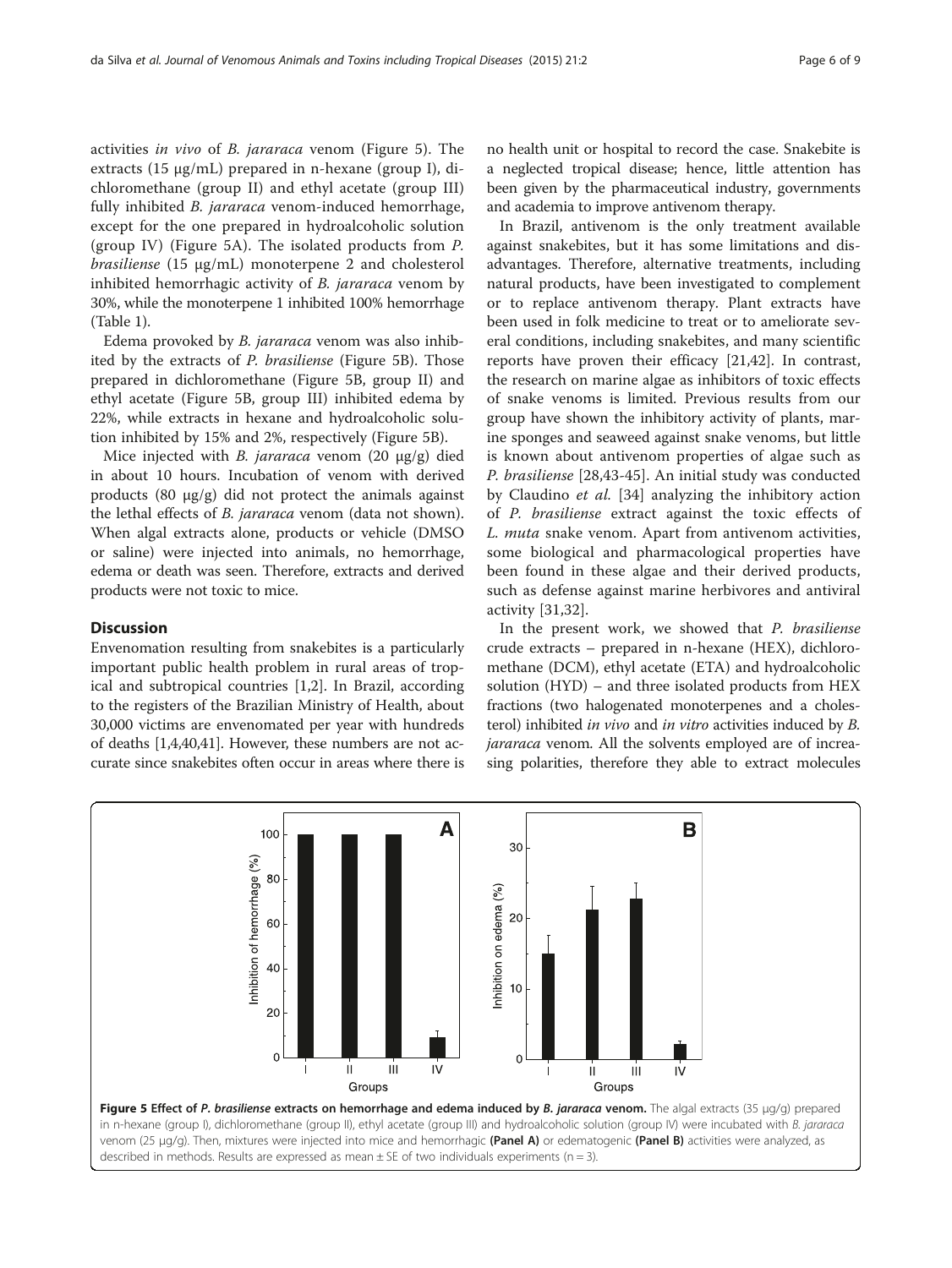derived from the secondary metabolism. The medium polarity solvent DCM inhibited most activities of B. jararaca venom whereas HYD, with the highest polarity solvent, recorded no inhibitory activity.

B. jararaca venom is rich in serine proteinases, metalloproteinases, phospholipases and phosphoesterases that affect the nervous system, blood coagulation, muscle tissue, red blood cells and other organs [[46\]](#page-8-0). Furthermore, these enzymes are directly involved in local effects that are responsible for amputations and deformities as well as in systemic symptoms in victims [\[47\]](#page-8-0). B. jararaca venom induces coagulation, and thrombin-like enzymes participate in such action, leading plasma to clot and venom-induced consumptive coagulopathy. DCM, in particular, inhibited coagulation induced by B. jararaca venom, preventing fibrin production. However, it is unknown whether DCM extract interacts with components of the intrinsic and/or extrinsic pathways of the coagulation system. Moreover, DCM, HEX and ETA prevented proteolytic activity of B. jararaca venom, so that they may be interacting with proteases in such venom. In contrast, the extract prepared in HYD failed to inhibit proteolysis and coagulation provoked by B. jararaca venom. The two monoterpenes and the cholesterol fraction inhibited proteolysis of B. jararaca venom.

The crude extracts of P. brasiliense and the isolated products protected mice from hemorrhage and edema, except for HYD extract. The monoterpene 2 and the cholesterol derivatives inhibited around 30% of hemorrhage, whereas the monoterpene 1 fully inhibited it. Hemorrhagic activity of venoms is due to the action of metalloproteases and phospholipases  $A_2$  (PLA<sub>2</sub>). Several symptoms of envenomation by snakes such as coagulation and hemorrhage are associated with such enzymes, and they are one of the major groups of enzymes that cause the deleterious effects of venoms in victims [\[48,49](#page-8-0)]. The antivenom properties of extracts and derived products may be related to an inhibitory action upon such key enzymes. In the literature, many hypotheses have been proposed as mechanisms of inhibitory action of plants as well as any other natural sources, as protein precipitation, enzyme inactivation, metal chelation and antioxidant effect. However, the mechanism by which neutralization occurs is unknown [\[50\]](#page-8-0).

In addition to hemorrhage, edematogenic activity should be considered in envenomation. It may be caused by the action of PLA<sub>2</sub>s that are poorly inhibited by commercial antivenoms [\[51\]](#page-8-0). PL $A_2$ s are calcium-dependent enzymes from venoms that induce edema, myotoxicity and lysis of the red blood cells, and these effects may contribute to morbidities or disabilities frequently observed in *B. jara*raca envenomation [\[52\]](#page-8-0). The DCM (98%) and HEX (60%) extracts effectively inhibited hemolysis. In the literature, researchers have made efforts in order to neutralize  $PLA_2$ 

enzymes, providing protection against snakebite symptoms. In this regard, edema induced by B. jararaca venom was inhibited by the extract of P. brasiliense as well in the present study. PLA<sub>2</sub>s also participate in the formation of lysolecithin (also called lysophosphatidylcholine), which is formed by the hydrolysis of phospholipids. Moreover, the toxic action of lysolecithin formed by the action of  $PLA_2s$ from other sources of venoms has also been investigated. A PLA<sub>2</sub> isolated from *L. muta* venom modulates natural killer activity by the protein kinase C pathway [[53](#page-8-0)]. B. *jararaca* venom contains several isoenzymes of  $PLA<sub>2</sub>$ , serine proteases and metalloproteases that cause edema, coagulation and hemorrhage, respectively. However, any inhibitory effect cannot be attributed just to a specific group of enzymes since DCM and HEX extracts and monoterpene 1 fully inhibited all these toxic activities. It is worth noting that the less polar fractions, DCM and HEX, inhibited the toxic activities of B. jararaca venom more effectively, while the more polar, HYD did not inhibit such activities.

These products derived from P. brasiliense could be useful for treating the local effects induced by *B. jara*raca venom, since antivenom is not fully effective in preventing them, leading snakebite victims to amputations. To produce a single molecule or extract able to inhibit all the toxic activities of snake venom is a challenge as is developing an effective treatment, since there are ontogenetic variations in snake venom of B. jararaca [\[54\]](#page-8-0). B. jararaca venom, or any other snake venom, has different domain composition, glycosylation patterns and tertiary or quaternary structure, thus displaying different toxicity profiles and different or variable susceptibilities to inhibitors [\[55](#page-8-0)]. This fact greatly increases the difficulty in obtaining an entirely effective molecule able to fully neutralize the toxic effects and symptoms of envenomation by snakes. However, natural products such as the algal extracts described in the present paper provide hope for the future.

Marine seaweed produce biologically active molecules that have several pharmacological effects. In the present study, P. brasiliense extracts and three isolated products neutralized the main harmful effects of *B. jararaca* venom, both systemic (hemolysis, coagulation and hemorrhage) and local (edema and hemorrhage) symptoms observed in snakebite victims. However, venom-induced lethality was not prevented by algal extracts. In our opinion, the ineffectiveness concerning lethal outcomes should not be considered a discouraging result, since antivenom therapy efficiently neutralizes it [[51\]](#page-8-0). In conclusion, these extracts have potential to be used to complement treatment of victims of *B. jararaca* envenomation. The present research aims to stimulate the development of new antivenom drugs based on further studies on algal and other natural products.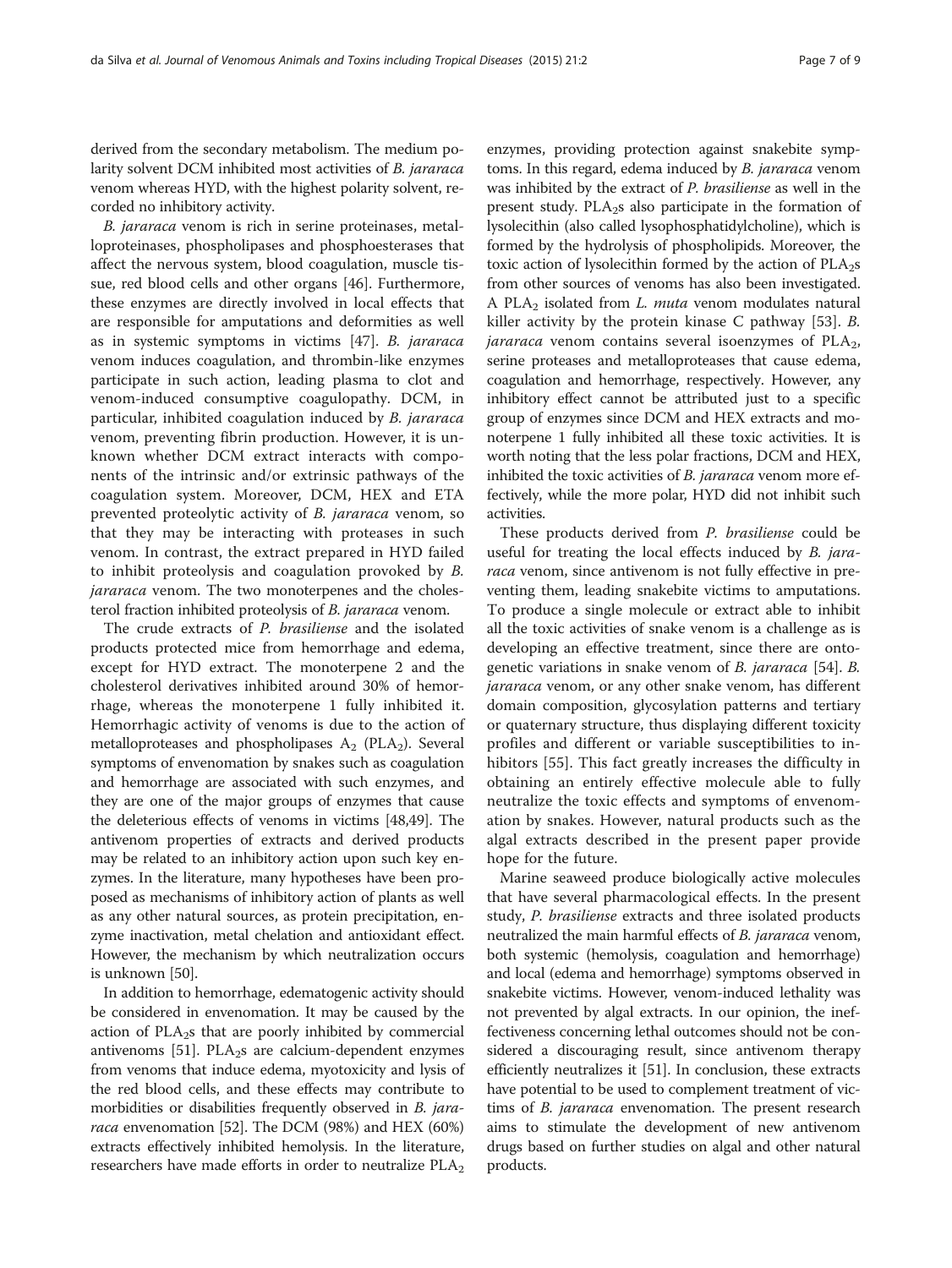## <span id="page-7-0"></span>Conclusion

The crude extracts of P. brasiliense and their isolated products inhibited in vivo and in vitro some harmful effects induced by the venom of B. jararaca. Therefore, these marine algae have biotechnological potential to lead to the development of alternative or complementary therapy for snake envenomation caused by B. jararaca.

#### Ethics committee approval

The present study was approved by UFF Institutional Committee for Ethics in Animal Experimentation (CEUA, 200/10). All experiments were in accordance with the guidelines of the Brazilian Committee for Animal Experimentation (COBEA).

#### Competing interests

The authors declare that they have no competing interests.

#### Authors' contributions

ALF, GAS and TFSD performed experiments and helped in article writting. RRF and VLT performed the collection of marine algae, oil extraction and isolation of algal products. ALF, VLT, EFS participated in the analysis of the results and writting. ALF is the lead researcher of this study. All authors read and approved the final manuscript.

#### Acknowledgments

This work was supported by the International Foundation for Science (F/4571-1) and by the Brazilian funding agencies: the National Council for Scientific and Technological Development (CPNq), State of Rio de Janeiro Research Foundation (FAPERJ), Coordination for the Improvement of Higher Education Personnel (CAPES) and UFF/PROPPi. We would like to thank M. D. Olga Maria Diniz Pereira (UFF) for providing the blood bags and Dr. Norman Ratcliffe, from the Swansea University, United Kingdom, for kindly revising the manuscript.

#### Author details

<sup>1</sup>Department of Molecular and Cellular Biology, Institute of Biology, Federal Fluminense University (UFF), Niterói, Rio de Janeiro State, Brazil. <sup>2</sup>Department of Organic Chemistry, Institute of Chemistry, Federal Fluminense University (UFF), Niterói, Rio de Janeiro State, Brazil. <sup>3</sup> Laboratory of Biochemistry of Proteins from Animal Venoms, Research and Development Center, Ezequiel Dias Foundation, Belo Horizonte, Minas Gerais State, Brazil. <sup>4</sup>Department of Marine Biology, Institute of Biology, Federal Fluminense University (UFF), Niterói, Rio de Janeiro State, Brazil.

#### Received: 1 September 2014 Accepted: 27 January 2015 Published online: 10 February 2015

#### References

- 1. World Health Organization. WHO guidelines for the production control and regulation of snake antivenom immunoglobulins. Geneva, Switzerland: World Health Organization; 2010.
- 2. Chippaux JP. Snake-bites: appraisal of the global situation. Bull World Health Organ. 1998;76(5):515–24.
- 3. Kasturiratne A, Wickremasinghe AR, de Silva N, Gunawardena NK, Pathmeswaran A, Premaratna R, et al. The global burden of snakebite: a literature analysis and modelling based on regional estimates of envenoming and deaths. Plos Med. 2008;5(11):1591–604.
- 4. Bochner R, Struchiner CJ. Epidemiologia dos acidentes ofídicos nos últimos 100 anos no Brasil: uma revisão. Cad Saude Publica. 2003;19(1):7–16.
- 5. Sistema de Informação de Agravos de Notificação Sinan. Ministério da Saúde do Brasil, Brasília. 2010. [http://dtr2004.saude.gov.br/sinanweb/index.](http://dtr2004.saude.gov.br/sinanweb/index.php) [php](http://dtr2004.saude.gov.br/sinanweb/index.php). Accessed 25 Jan 2015.
- Alape-Girón A, Sanz L, Escolano J, Flores-Díaz M, Madrigal M, Sasa M, et al. Snake venomics of the lancehead pitviper Bothrops asper: geographic, individual, and ontogenetic variations. J Proteome Res. 2008;7(8):3556–71.
- 7. Calvete JJ, Sanz L, Pérez A, Borges A, Vargas AM, Lomonte B, et al. Snake population venomics and antivenomics of Bothrops atrox: paedomorphism along its transamazonian dispersal and implications of geographic venom variability on snakebite management. J Proteomics. 2011;74(4):510–27.
- 8. Gutiérrez JM, Sanz L, Escolano J, Fernandez J, Lomonte B, Angulo Y, et al. Snake venomics of the Lesser Antillean pit vipers Bothrops caribbaeus and Bothrops lanceolatus: correlation with toxicological activities and immunoreactivity of a heterologous antivenom. J Proteome Res. 2008;7(10):4396–408.
- 9. Sousa LF, Nicolau CA, Peixoto PS, Bernardoni JL, Oliveira SS, Portes-Junior JA, et al. Comparison of phylogeny, venom composition and neutralization by antivenom in diverse species of Bothrops complex. PLoS Negl Trop Dis. 2013;7(9):e2442.
- 10. Cidade DA, Simão TA, Dávila AM, Wagner G, Junqueira-de-Azevedo IL, Ho PL, et al. Bothrops jararaca venom gland transcriptome: analysis of the gene expression pattern. Toxicon. 2006;48(4):437–61.
- 11. Durban J, Juárez P, Angulo Y, Lomonte B, Flores-Diaz M, Alape-Girón A, et al. Profiling the venom gland transcriptomes of Costa Rican snakes by 454 pyrosequencing. BMC Genomics. 2011;12:259. doi:10.1186/ 1471-2164-12-259.
- 12. Morais-Zani K, Grego KF, Tanaka AS, Tanaka-Azevedo AM. Proteomic analysis of the ontogenetic variability in plasma composition of juvenile and adult Bothrops jararaca snakes. Int J Proteomics. 2013;2013:1–9.
- 13. Saad E, Barros LC, Biscola N, Pimenta DC, Barraviera SR, Barraviera B, et al. Intraspecific variation of biological activities in venoms from wild and captive Bothrops jararaca. J Toxicol Environ Health A. 2012;75(16–17):1081–90.
- 14. Camey KU, Velarde DT, Sanchez EF. Pharmacological characterization and neutralization of the venoms used in the production of Bothropic antivenom in Brazil. Toxicon. 2002;40(5):501–9.
- 15. Gutiérrez JM, León G, Lomonte B, Angulo Y. Antivenoms for snakebite envenomings. Inflamm Allergy Drug Targets. 2011;10(5):369–80.
- 16. Chippaux JP. Control of ophidism in Brazil: a model for Africa. J Venom Anim Toxins incl Trop Dis. 2010;16(2):188–90.
- 17. León G, Herrera M, Segura Á, Villalta M, Vargas M, Gutiérrez JM. Pathogenic mechanisms underlying adverse reactions induced by intravenous administration of snake antivenoms. Toxicon. 2013;15(76):63–76.
- 18. Silva IM, Tavares AM. Comparative evaluation of adverse effects in the use of powder trivalent antivenom and liquid antivenoms in Bothrops snake bites. Rev Soc Bras Med Trop. 2012;45(4):523–5.
- 19. Gutiérrez JM, Lomonte B, León G, Alape-Girón A, Flores-Díaz M, Sanz L, et al. Snake venomics and antivenomics: proteomic tools in the design and control of antivenoms for the treatment of snakebite envenoming. J Proteomics. 2009;72(2):165–82.
- 20. Gutiérrez JM, Lomonte B, León G, Rucavado A, Chaves F, Angulo Y. Trends in snakebite envenomation therapy: scientific, technological and public health considerations. Curr Pharm Des. 2007;13(28):2935–50.
- 21. Mors WB, Nascimento MC, Pereira BM, Pereira NA. Plant natural products active against snake bite: the molecular approach. Phytochemistry. 2000;55(6):627–42.
- 22. Teixeira VL. Produtos naturais marinhos. In: Pereira RC, Soares-Gomes A, editors. Biologia Marinha. 2nd ed. Rio de Janeiro: Interciência; 2002. p. 443–72.
- 23. Mayer AM, Rodríguez AD, Berlinck RG, Hamann MT. Marine pharmacology in 2005–6: marine compounds with anthelmintic, antibacterial, anticoagulant, antifungal, anti-inflammatory, antimalarial, antiprotozoal, antituberculosis, and antiviral activities; affecting the cardiovascular, immune and nervous systems, and other miscellaneous mechanisms of action. Biochim Biophys Acta. 2009;1790(5):283–308.
- 24. Cirne-Santos CC, Souza TM, Teixeira VL, Fontes CF, Rebello MA, Castello-Branco LR, et al. The dolabellane diterpene dolabelladienetriol is a typical noncompetitive inhibitor of HIV-1 reverse transcriptase enzyme. Antiviral Res. 2008;77(1):64–71.
- 25. Rocha FD, Soares AR, Houghton PJ, Pereira RC, Kaplan MA, Teixeira VL. Potential cytotoxic activity of some Brazilian seaweeds on human melanoma cells. Phytother Res. 2007;21(2):170–5.
- 26. Moura LA, Ortiz-Ramirez F, Cavalcanti DN, Ribeiro SM, Muricy G, Teixeira VL, et al. Evaluation of marine brown algae and sponges from Brazil as anticoagulant and antiplatelet products. Mar Drugs. 2011;9(8):1346–58.
- 27. Moura LA, Sanchez EF, Bianco EM, Pereira RC, Teixeira VL, Fuly AL. Antiophidian properties of a dolastane diterpene isolated from the marine brown alga Canistrocarpus cervicornis. Biomed Prev Nutr. 2011;1(1):61–6.